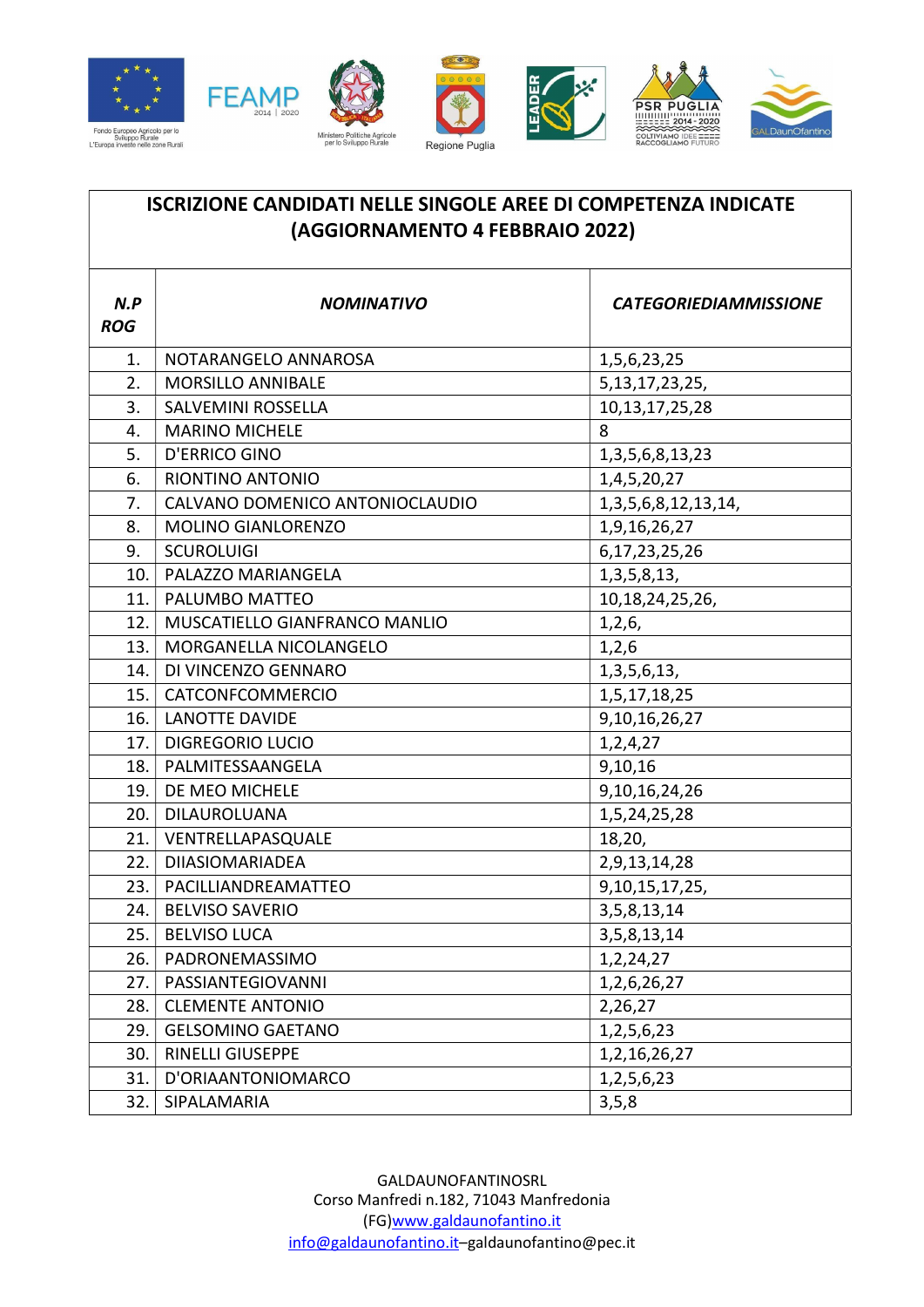











| 33.1 | <b>RETICOP</b>              | 10,24,25,26,27                |
|------|-----------------------------|-------------------------------|
| 34.1 | CARBONEDONATO               | 1,5,6,8,25                    |
| 35.1 | <b>VIRAL COMUNICATION</b>   | 1,2,10,11,22                  |
| 36.1 | <b>BLECHIS</b>              | 11, 24, 25, 26, 27            |
| 37.  | DE MICHELEANTONIO           | 9, 10, 16, 24, 25, 26         |
| 38.  | DE BIASEPASQUALE            | 1,6                           |
| 39.1 | LOVINO FRANCESCO            | 1,6                           |
| 40.  | MONTESANO EUGENIO           | 1, 3, 5, 14, 27               |
| 41.  | FORTE DOMENICO              | 1,2,6,17                      |
| 42.  | <b>FATIGATO PASQUALE</b>    | 28                            |
| 43.  | BLONNAANTONELLA             | 5, 9, 13, 17, 24              |
| 44.  | <b>TESTINI ANNAMARIA</b>    | 1, 5, 13, 17, 25              |
| 45.  | DEPADOVADANIELE             | 1,5,6,21                      |
| 46.  | <b>DIBARIGIOVANNI</b>       | 9, 10, 15, 23, 24,            |
| 47.  | CASABURILUCA                | 1,2                           |
| 48.  | <b>CONTENTO ANNAMARIA</b>   | 1, 17, 24, 25, 27             |
| 49.  | <b>DILILLO MELANIA</b>      | 9, 15, 17, 18, 24             |
|      | 50. QUITADAMOMICHELE        | 5,6,8,12,13                   |
| 51.  | <b>TROTTALUIGI</b>          | 1,5,6,21                      |
| 52.  | D'AMELIOCANDIDO ANDREA      | 28                            |
| 53.1 | ZAMMARANOPIERPAOLO          | 8,14                          |
| 54.  | <b>PAGINEVA</b>             | 7, 14, 17, 24, 27             |
| 55.  | <b>CAPURSO SIPONTINA</b>    | 3,8,13,16,22                  |
| 56.  | <b>ABBATTISTA ANTONELLO</b> | 10, 13, 21, 24, 25            |
| 57.  | <b>FRATTAROLO GIUSEPPE</b>  | 16, 17, 25, 26, 27            |
| 58.  | SGOBBAMICHELE               | 1, 2, 5, 27                   |
| 59.  | DE MEO MICHELANGELO         | 1,2,6,11,                     |
| 60.  | <b>FALCOMICHELE</b>         | 9,16,26,27                    |
| 61.  | STOPPIELLO NUNZIO           | 1, 9, 24, 25, 26              |
| 62.  | <b>GIULIANI FRANCESCA</b>   | 2, 17, 21, 23, 24, 25, 26, 27 |
| 63.  | MOCERINOPASQUALE            | 2, 10, 17, 23, 24             |
| 64.  | CALDARELLAMATTEO            | 1, 2, 18, 19, 27              |
| 65.  | <b>PALMIERI FRANCESCO</b>   | 1, 15, 16, 17                 |
| 66.  | CASSANDROSRL                | 1, 2, 3, 5, 23                |
| 67.  | <b>CHECK PROJECT SRL</b>    | 1,5,23,24,25                  |
| 68.  | SCHIAVONEFRANCESCAROMANA    | 1,5,9,23,27                   |
| 69.  | <b>GLOBALCONSULTING</b>     | 1,5,11,23,24                  |
| 70.  | <b>TRENTOPAOLO</b>          | 1,5,17                        |
| 71.  | <b>VINCINICOLETTA</b>       | 1,2,5,6                       |
| 72.  | DICOMITESAMANTHA            | 1,5,6,12,13                   |

GALDAUNOFANTINOSRL Corso Manfredi n.182, 71043 Manfredonia (FG)www.galdaunofantino.it info@galdaunofantino.it–galdaunofantino@pec.it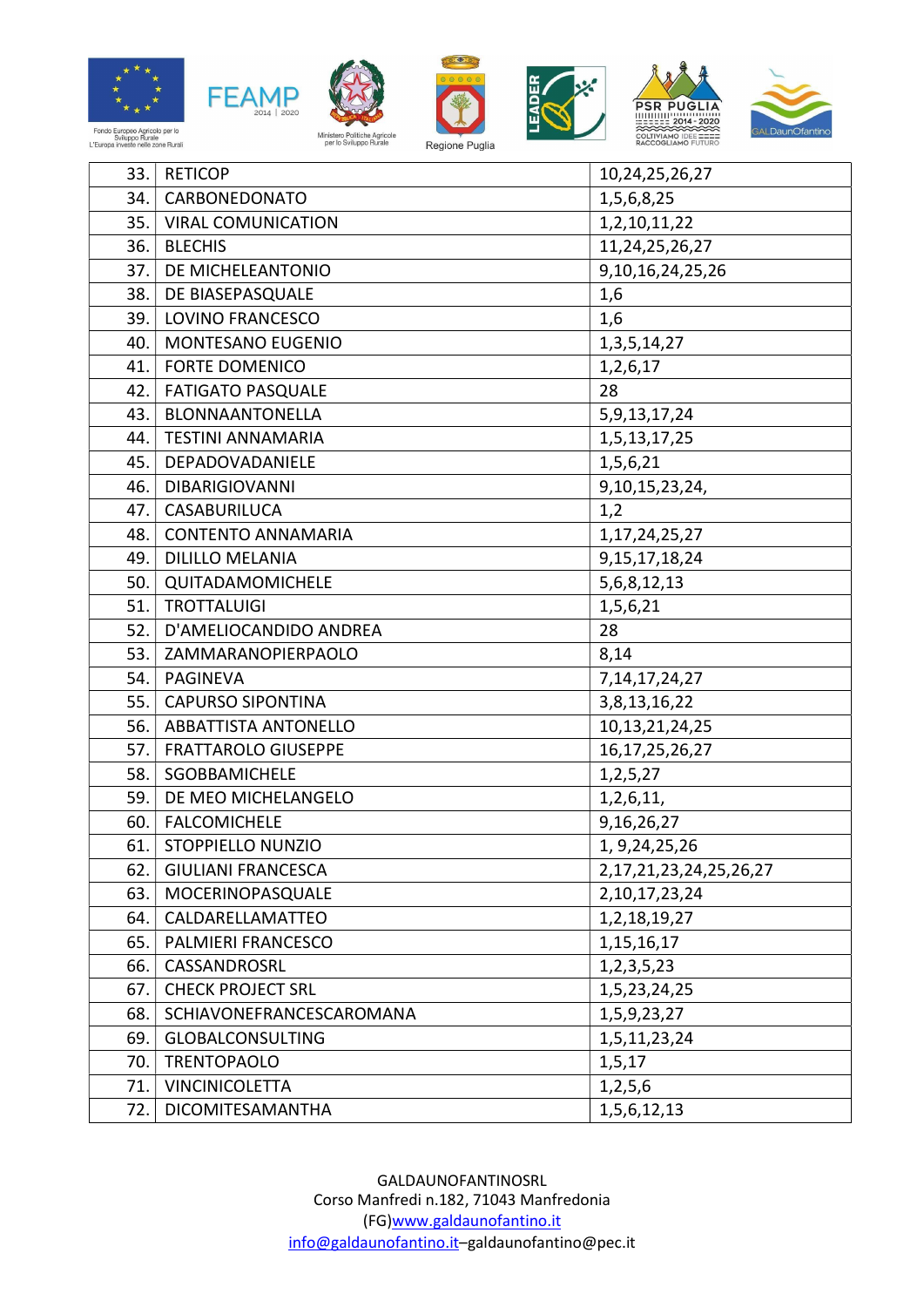













| 73.1  | CONTEGIACOMOMONICA              | 1,6,18,20                 |
|-------|---------------------------------|---------------------------|
| 74.1  | RICCIARDIMARIA                  | 1, 3, 5, 6, 12            |
| 75.   | ARETE'                          | 1,5,15,23,27              |
| 76.1  | <b>ALIMENTA</b>                 | 4,18,19                   |
| 77.   | PALERMOPIETRO                   | 25,26                     |
| 78.   | <b>STEDUTO LUCIO</b>            | 3, 5, 8, 14, 23           |
| 79.1  | <b>GELAO ANDREA</b>             | 9, 10, 12, 24, 25         |
|       | 80.   TOMACELLI SRL             | 9,10,24                   |
| 81.   | PETRUZZELLADAMIANO              | 1,9,17,19,23              |
| 82.   | LAPROCINA GIANFRANCO            | 1, 2, 24, 26, 27          |
| 83.1  | TAMBORRINOANNAMARIA             | 3,5,8,13,                 |
| 84.   | DE PALMAMICHELANGELO            | 1,5,9,23,25               |
| 85.   | DI BARISARA                     | 2,10,16,25,26             |
| 86.   | PORCELLIMARINTONIETTA           | 1,5,17,24                 |
| 87.   | TADDEOALESSANDRA                | 5                         |
| 88. l | <b>GIGLIOMAURIZIA</b>           | 1, 3, 5, 13, 23           |
| 89.   | MARCANTONIOROSALIAROSINA        | 10, 15, 16, 24, 25        |
| 90.1  | <b>AGRIPLAN SRL</b>             | 1, 5, 23, 25, 27          |
| 91.   | MUNDOMICHELE                    | 1, 2, 21, 23, 24, 26, 27  |
| 92.   | PAPAVEROMICHELE                 | 10,24                     |
| 93.1  | <b>TRIONE GIROLAMOCRISTIAN</b>  | 5, 17, 21,                |
|       | 94. VALENTEMARIA                | 1,5,10,24                 |
| 95.   | <b>STRINGARO GIUSEPPE</b>       | 5, 15, 24, 25, 26, 27, 28 |
| 96.   | PORCELLIGIOVANNI                | 1,4,12,23                 |
| 97.   | <b>FARANOLUIGI</b>              | 28                        |
| 98.1  | D'ANZERISLUCAANTONIO            | 14                        |
| 99.1  | TRINASTICHFRANCESCAMARIA        | 17,18,20,26               |
|       | 100 DELEOMARIA                  | 1,5,12,13,24              |
|       | 101 LEONARDO COSMAI             | 1,4,6,                    |
|       | 102 ROSA CAMPOREALE             | 6,19                      |
|       | 103 FRANCESCA CARMEN STRAFELLA  | 1, 2, 21, 24, 27          |
|       | 104 JACOPO ALBERTBRUNELLOTOTARO | 5, 13, 16, 21, 24,        |
|       | 105 ANIELLOONORATI              | 1,5,6,16,27               |
|       | 106 FRANCESCOLONGO              | 1,5,6,17,19               |
|       | 107 MATTEO GENTILE              | 6,9,11,22                 |
|       | 108 LUCAMARCHESINO              | 1,5,6,17,23               |
|       | 109 DOMENICOMASTRAPASQUA        | 1,2,5,6,11                |
|       | 110 LUISABUONPANE               | 9, 10, 17, 24, 25         |
|       | 111 UMBERTO BASSETTI            | 1, 3, 5, 13, 19           |
|       | 112 SERGIO CUSMAI               | 28                        |
|       | 113 ADRIANOBOTTALICO            | 28                        |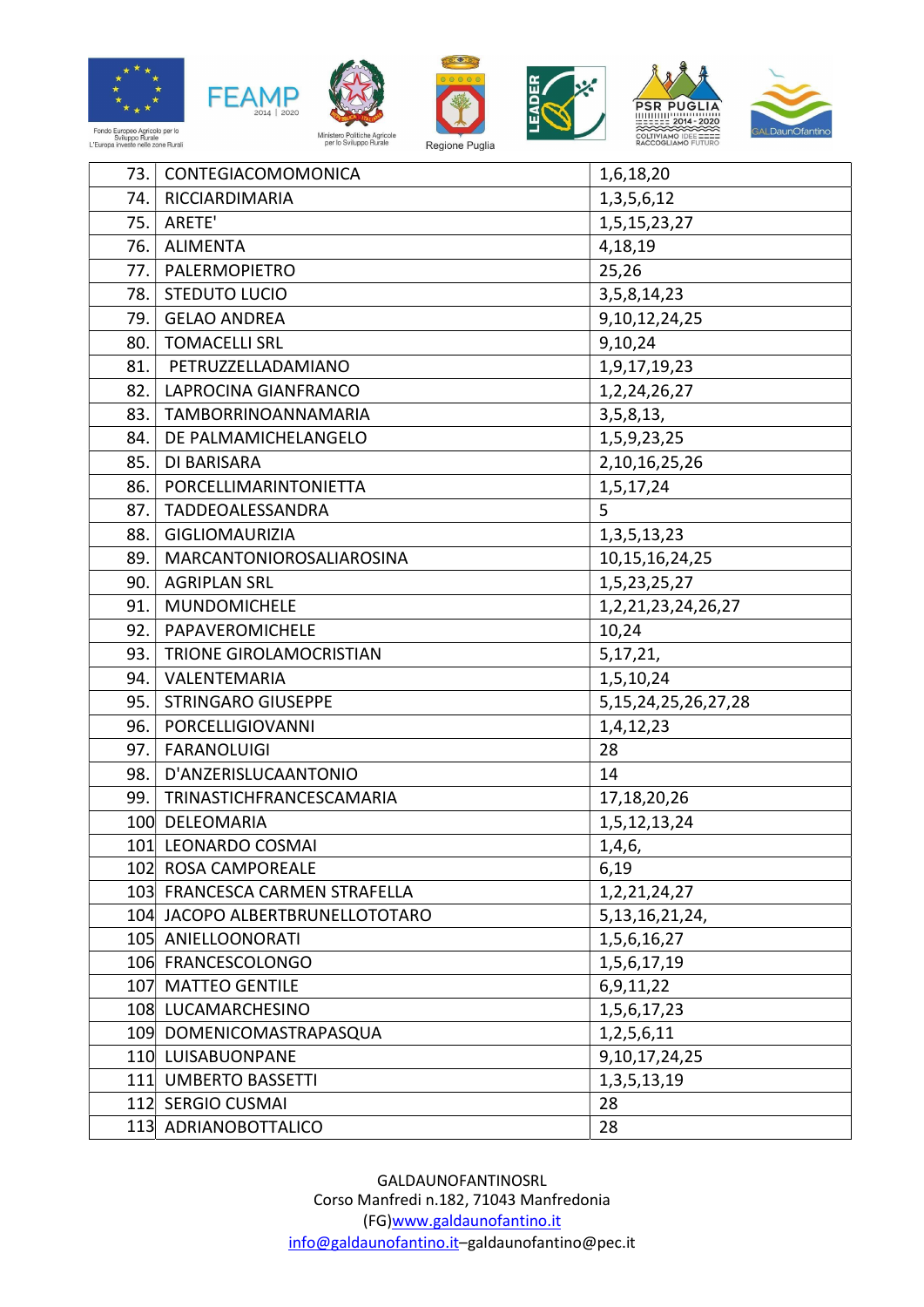











| 114 FAUSTO CASAGNI          | 8, 14, 21, 22                                                                 |
|-----------------------------|-------------------------------------------------------------------------------|
| 115 DOMENICOSERGIOANTONACCI | 8, 14, 22, 23, 24                                                             |
| 116 FELICEPIEMONTESE        | 1,5,8,17,28                                                                   |
| 117 LUIGI CASSATELLA        | 5, 12, 13, 14                                                                 |
| 118 SANDROMUSCILLO          | 1, 2, 17, 23, 27                                                              |
| 119 TOMMASO FORTE           | 10,24,25                                                                      |
| 120 FILOMENARIGNANESE       | 9, 10, 17, 24, 25                                                             |
| 121 FABIOQUITADAMO          | 1,5                                                                           |
| 122 ROCCOMALATESTA          | 10,12,23,24                                                                   |
| 123 GIUSEPPECAPUTO          | 2, 11, 15, 19, 27                                                             |
| 124 GAETANOLUPOLI           | 5,8,12,13,17,25                                                               |
| 125 NICOLA DIBARI           | 3, 5, 8, 12, 13                                                               |
| 126 SOLLAZZOGAETANA         | 5, 17, 23, 25, 28                                                             |
| 127 INGARAMOMICHELA         | 1,4,7,17,20                                                                   |
| 128 MEZZANOTTEMICHELA       | 1,2,4,5,6                                                                     |
| 129 FARINOLAANGELO          | 1,5,6,13,24                                                                   |
| 130 GELSOMINO ARTURO        | 8, 12, 13, 14                                                                 |
| 131 D'ANDREADONATO          | 1, 2, 5, 6, 17                                                                |
| 132 TARANTINI VIRGINIA      | 1,5,6,13,23                                                                   |
| 133 SCIANNANDRONEFEDERICA   | 10,12,23,                                                                     |
| 134 PRENCIPE FABIO          | 10, 15, 24, 25, 27                                                            |
| 135 CORVASCE FRANCESCO      | 9, 10, 24, 25, 26                                                             |
| 136 DI CORATOGINEVRAIOLANDA | 9,10,12,17                                                                    |
| 137 MICHELASERAFINO         | 1, 17, 23, 25, 27                                                             |
| 138 SERGIODELLI CARRI       | 1,2,6                                                                         |
| 139 SAVERIOSERLENGA         | 10,24,26                                                                      |
| 140 MARIAROSARIAZAFFARANO   | 1,5,18,20,21                                                                  |
| 141 UMMARINOIMMACOLATA      | 9,16,24                                                                       |
| 142 FRATTAROLO RAFFAELE     | 16, 17, 18, 26, 27                                                            |
| 143 VISCONTILUCIANA         | 1,5,9,15,16                                                                   |
| 144 VIRGILIORAFFAELE        | 8,9,12,13,                                                                    |
| 145 MATTEOLATORRE           | 1, 2, 3, 5, 23                                                                |
| 146 VECCHINI PATRIZIA       | 10, 16, 24, 25                                                                |
| 147 VITULANOANNARITA        | 5,6,12,13                                                                     |
| 148 PAOLOVALENTE            | 6,25                                                                          |
| 149 CATERINABEVERELLI       | 1,2,6                                                                         |
| 150 GRAZIA PENNELLA         | 28 (CONSULENZA<br><b>GIURIDICO-LEGALE PER</b><br>PUBBLICAAMMINISTRAZIO<br>NE) |
| 151 FLAVIO TOTARO           | 7,10,16,24                                                                    |
| 152 ROMINA COLAVELLI        | 7, 10, 15, 16, 27                                                             |
| 153 MICHELA PALMIERI        | 1, 2, 5, 6, 21                                                                |

GALDAUNOFANTINOSRL

Corso Manfredi n.182, 71043 Manfredonia (FG)www.galdaunofantino.it info@galdaunofantino.it–galdaunofantino@pec.it